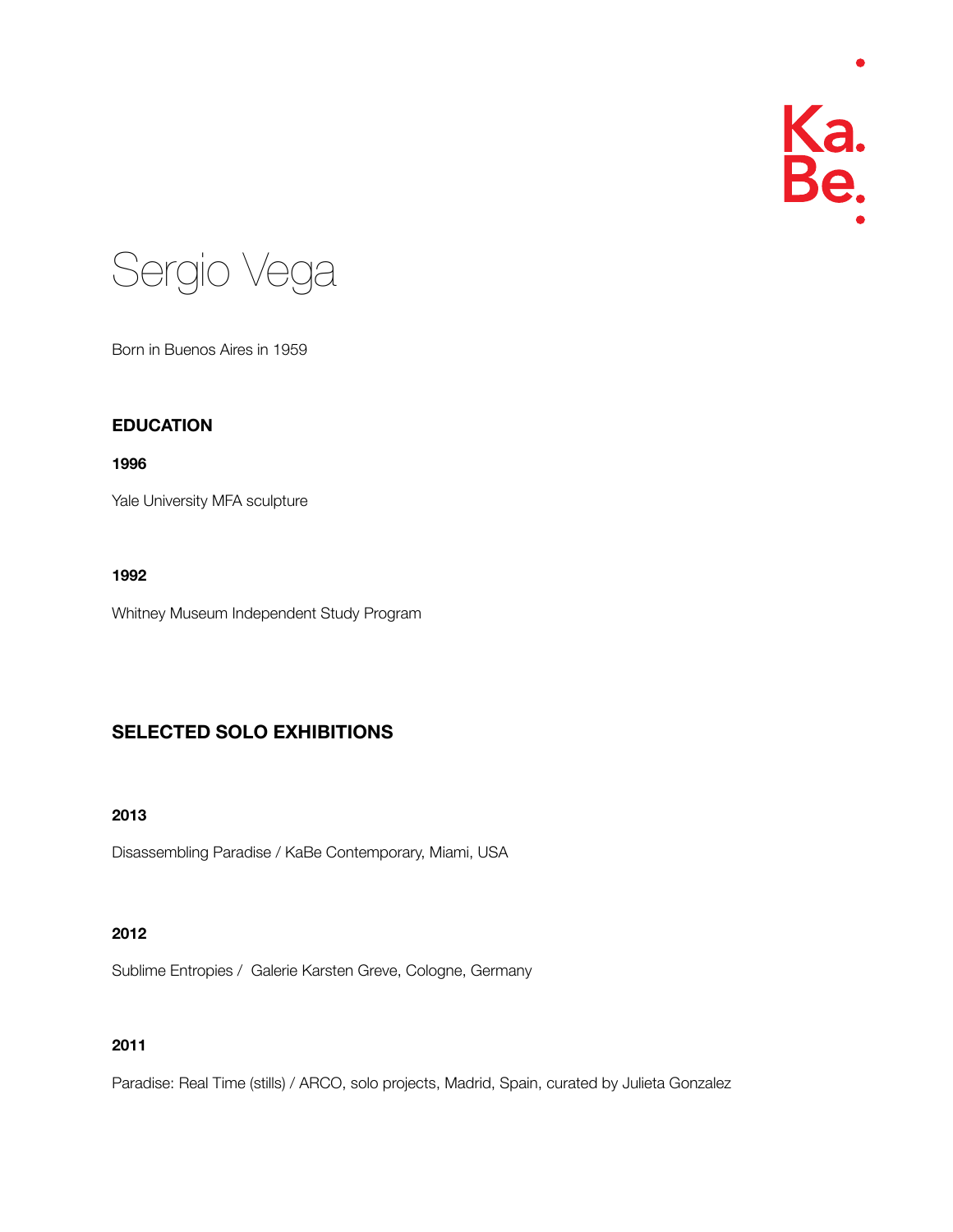Paradise: Real Time / Ikon Gallery, Birmingham, UK, curated by Jonathan Watkins

Argentina in Focus: Visualizing the Concept / Cristian Segura and Sergio Vega, Art Museum of the Americas, Washington, DC, curated by Alma Ruiz

## **2009**

Paradise on Fire / Galerie Karsten Greve, Cologne, Germany

Hashish in Naples / Umberto Di Marino Arte Contemporánea, Napoli, Italy

Parrot Theory / Galerie Karsten Greve, Paris

# **2008**

Excerpts from Paradise in the New World / LWL Landesmuseum für Kunst und Kulturgeschichte, Münster, Germany, curated by Hermann Arnhold and Marcel Schumacher

Tropical Rush / Open Satellite, Seattle, curated by Pablo Schugurensky

## **2006**

Momentum 6: Tropicalounge / Institute of Contemporary Art, Boston, curated by Bennett Simpson

Crocodilian Fantasies / Palais de Tokyo, Paris, France, curated by Akiko Miki

Utopian Paradises: modernism and the sublime / Umberto Di Marino Arte Contemporánea, Napoli, Italy, curated by Luigi Fassi

# **2003**

High Art / John Erickson Museum of Art, WWW.JEMA.US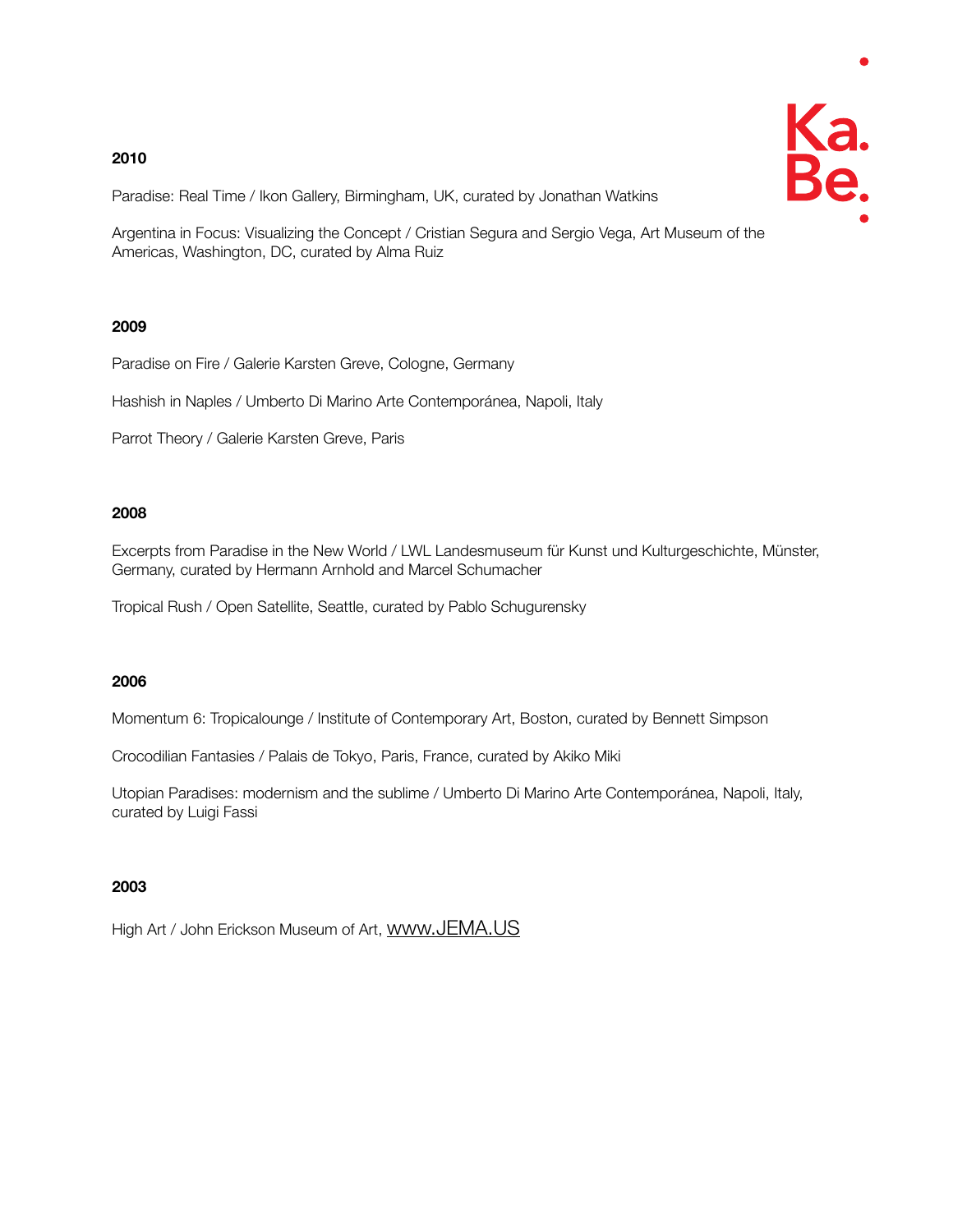Modernismo Tropical / Harn Museum of Art, Gainesville, Florida, curated by Kerry Oliver-Smith Julia Friedman Gallery, Chicago, USA

## **1999**

El Paraíso en el Nuevo Mundo, Basilico Fine Arts, New York, USA

## **1997**

Sergio Vega / Espacio 204, Caracas, Venezuela

## **1996**

Memoirs of an outspoken parrot / Basilico Fine Arts, New York, USA

# **SELECTED GROUP EXHIBITIONS**

## **2012**

The Storytellers / Stenersen Museum, Oslo, Norway, curated by Selene Wendt

The Worldly House / dOCUMENTA (13), Kassel, Germany

# **2011**

Archival Impulse / Gallery 400, University of Illinois, Chicago, curated by Lorelei Steward

75 Artists for 75 Years / Institute of Contemporary Art, Boston, USA

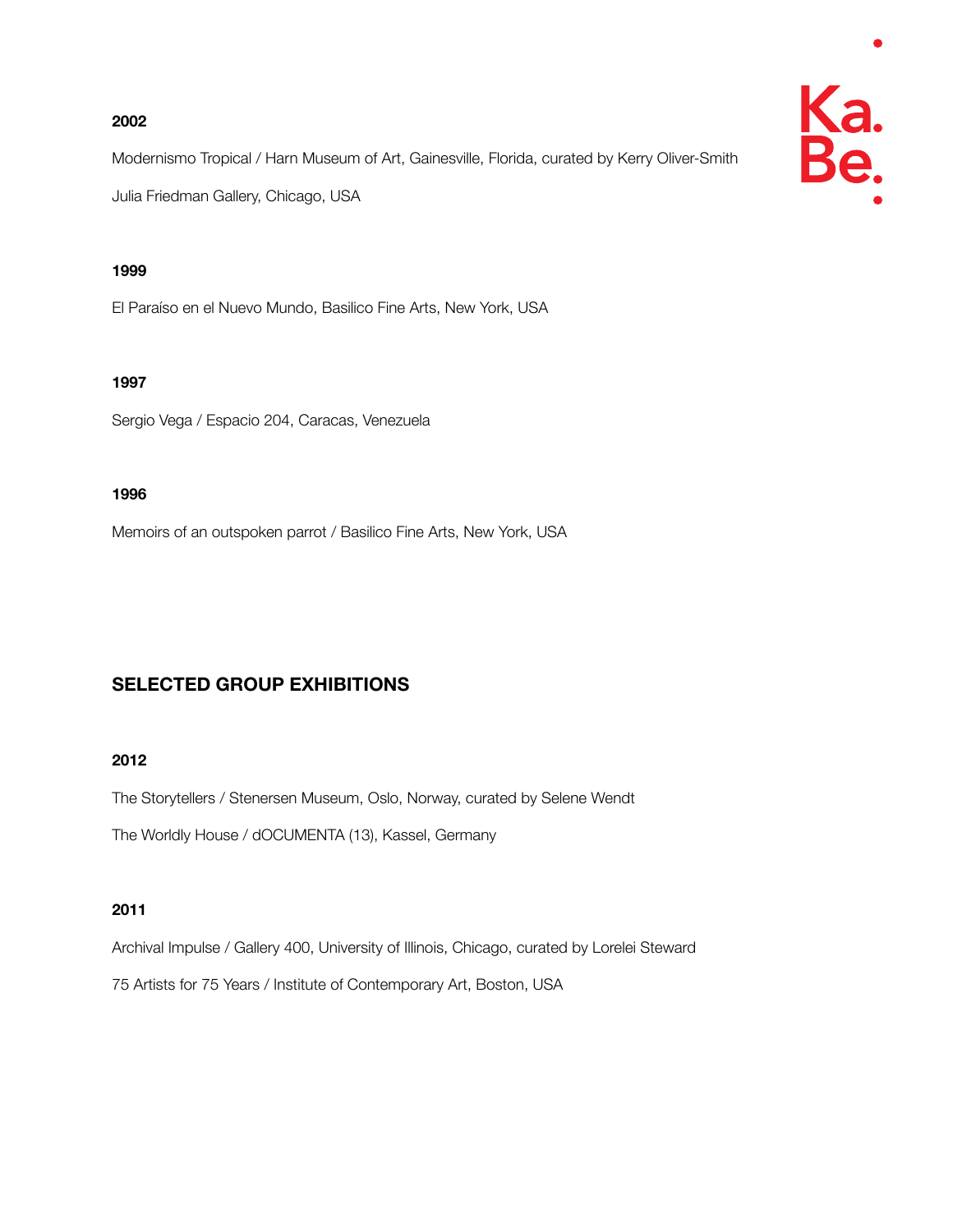Au Plaisir du Livre / "Collectif Génération" et les nouvelles perspectives du livre d'artiste, Librairie

Auguste Blaizot, Paris, curated by Gervais Jassaud Social Photography / Carriage Trade gallery, New York

## **2010**

Novas Aquisições Coleção Gilberto Chautebriand / Museu de Arte Moderna, Rio de Janeiro, Brazil

Estrangeiros / Museo de Arte Contemporânea, Centro Dragão do Mar, Ceara, Fortaleza, Brazil, curated by José Guedes

## **2009**

KunstFilm Biennale Cologne/Bonn / Cinema as art and art as cinema, Cologne, Germany, Curated by Heinz Peter Schwerfel

3rd Moscow Biennale of Contemporary Art: Against Exclusion, Moscow, Russia, curated by Jean Hubert **Martin** 

Festa Grande! / Marco Scotini, NABA, Milan, Italy, curated by Giacinto Di Pietrantonio

eARTh / Espacio de Arte OTR, Madrid, Spain

Oltre il Moderno / Fondazione SoutHeritage, Potenza, Italy, curated by Angelo Bianco

Deep Green / Den Frie Udstillingsbygning, Copenhagen, Denmark, curated by Sebastian Schiørring and Camilla Berner

Theoretical Practice / ISCP Picture Parlors, New York, curated by Luigi Fassi

#### **2008**

Echo Wanted / Galerie Karsten Greve, Paris, curated by Judith Greve

Distance and Proximity / Fundação Calouste Gulbenkian, Lisboa, Portugal, curated by António Pinto Ribeiro

Ressonância da cor / Museo de Arte Contemporânea Ibirapuera, Sâo Paulo, Brazil, curated by José Guedes

Sound The Alarm: Landscapes in Distress / Wave Hill Glyndor Gallery, New York, curated by Jennifer Mc Gregor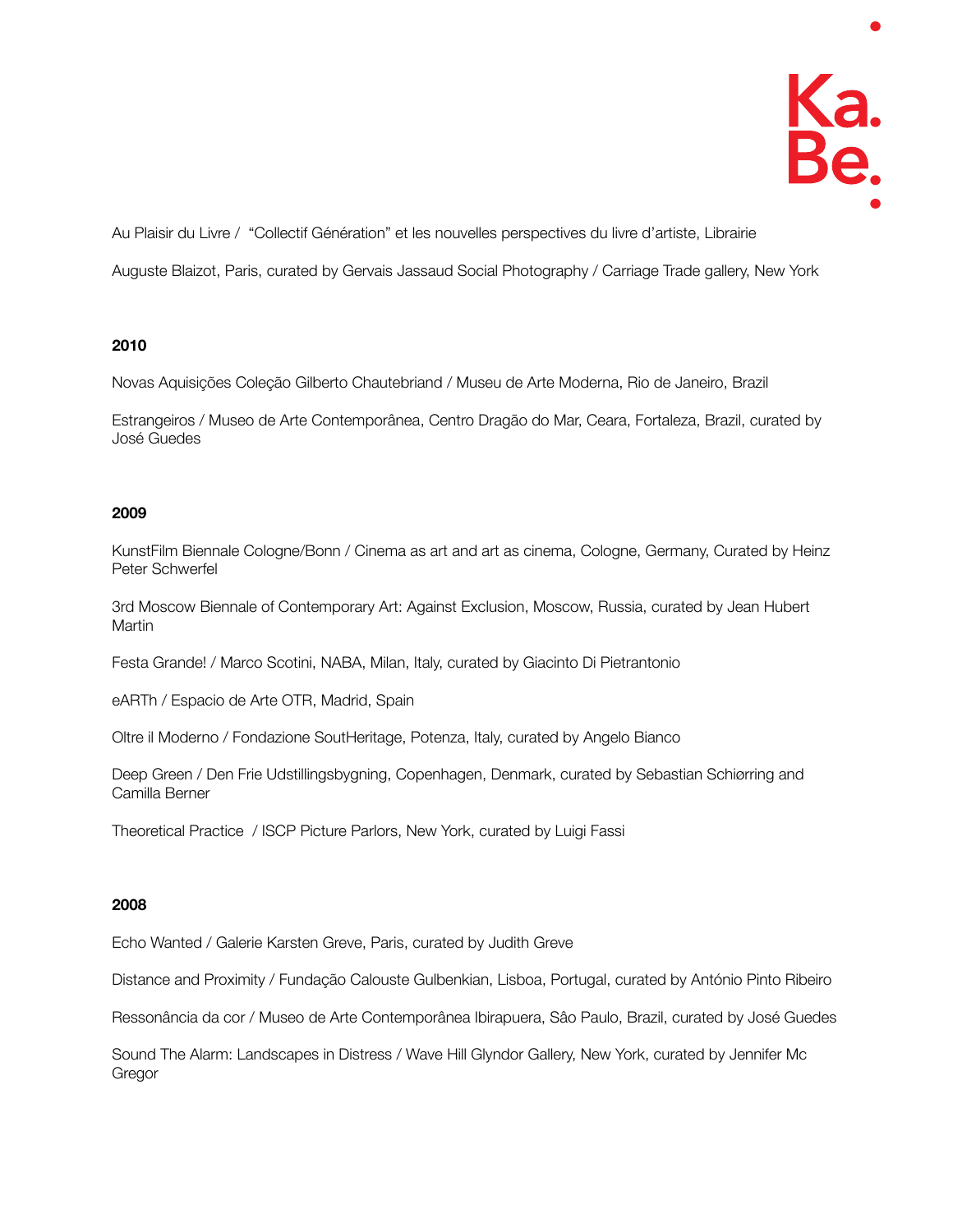

Greenwashing Environment: Perils, Promises and Perplexities / Fondazione Sandretto Re Rebaudengo, Torino, Italy, curated by Ilaria Bonacossa, Max Andrews and Mariana Cánepa Luna

#### **2007**

Art in doubles / Arte em Dobro galeria de arte, Rio de Janeiro, Brazil, curated by Nessia Leonzini

Acervo 2007 / Museo de Arte Contemporânea, Centro Dragão do Mar, Ceara, Fortaleza, Brazil, curated by Jose Guedes

An Atlas of Events / Fundação Calouste Gulbenkian, Lisboa, Portugal, curated by António Pinto Ribeiro, Debra Singer and Esra Sarigedik Öktem

Brasil Desfocos (ou olho de fora) / Centro Cultural Banco do Brasil, Rio de Janeiro, Brazil, Paço das Artes, Sâo Paulo, Brazil, curated by Paulo Herkenhoff and Nessia Leonzini

Visiones del Paraíso, utopías, dystopias, heterotopias / A selection from the Berezdivin collection, Espacio 1414, San Juan, Puerto Rico, curated by Julieta Gonzalez

Sharjah Biennial 8, Still Life, Art, Ecology & the Politics of Change / Sharjah Expo Center, United Arab Emirates, curated by Jonathan Watkins

#### **2006**

ARS06, Sense of the Real / Kiasma, Helsinki, Finland, curated by Jari-Pekka Vanhala

Tiden / Edsvik Konsthall, Galleri Infra, Vasby Konsthall-Konstlabyrinten, Sollentuna, Sweden

Aura of the photograph: the Image as Object / Harn Museum of Art, Gainesville, Florida, curated by Thomas **Southall** 

Cluster / Participant Inc., New York, curated by Katie Holten

Packed: Portable Views of Varied Terrain / Hardman Hall Gallery, Mercer University, Georgia, curated by Sean **Miller** 

American Confluence / Edsvik Konst & Kultur, Sollentuna, Sweden, curated by Margaret Tolbert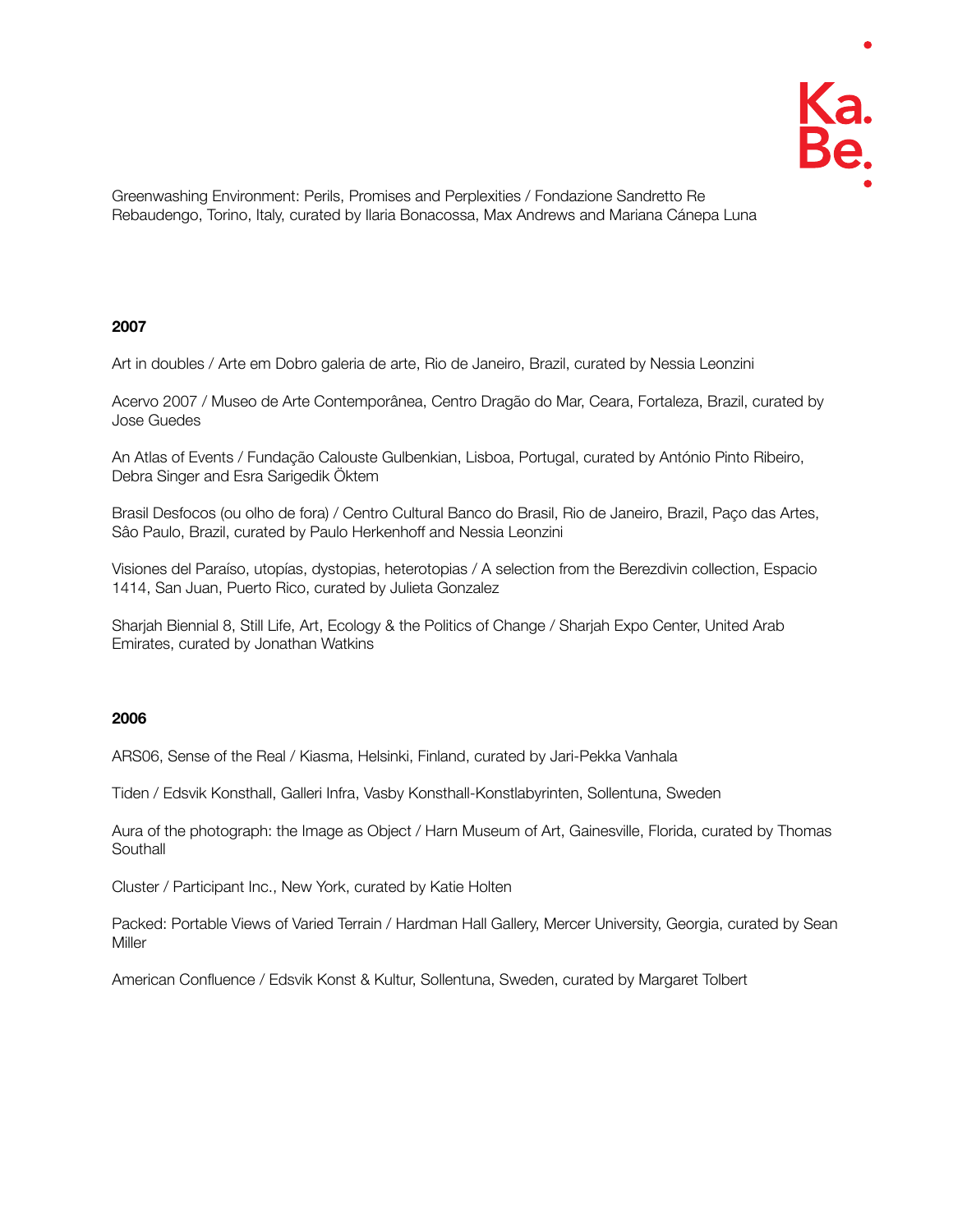

Down the Garden Path: The Artist's Garden After Modernism / Queens Museum of Art, New York, curated by Valerie Smith

The Forest: Politics, Poetics, and Practice / Nasher Museum of Art, Duke University, North Carolina, curated by Kathleen Goncharov

51 Biennale di Venezia, Always a little further / Arsenale, Venice, Italy, curated by Rosa Martínez

Mauricio Lupini, Javier Tellez, Sergio Vega / Galeria Comercial, San Juan, Puerto Rico, curated by Julieta González

## **2004**

"Nous venons en paix…" Histoires des Amériques / Musée d"art contemporain de Montréal, Canada, curated by Pierre Landry

Sites, Investigations and Re-enactments / Limerick City Gallery of Art, Ireland, curated by Sean Miller

Surface Tension / Lombard Fried Fine Arts, New York

Only Skin Deep / International Center of Photography, New York, curated by Coco Fusco and Brian Wallis

Project: 01 / Ottensen playground, Hamburg, Germany, curated by Phillipe Van Cauteren

## **2003**

10 Floridians / Miami Art Central, Miami, Florida, curated by Rosa Martínez

Prague Biennale 1: peripheries become the center / National Gallery, Prague, Czech Republic, curated by Julieta González

Bienal Ceara America: De Ponta Cabeça / Museo de Arte Contemporânea, Centro Dragão do Mar,Ceara, Fortaleza, Brazil, curated by Philippe Van Cauteren and Jan Hoet

Paradise Lost? Aspects of Landscape in Latin American Art / Lowe Art Museum, University of Miami, Florida, curated by Denise Gerson and Brian Dursum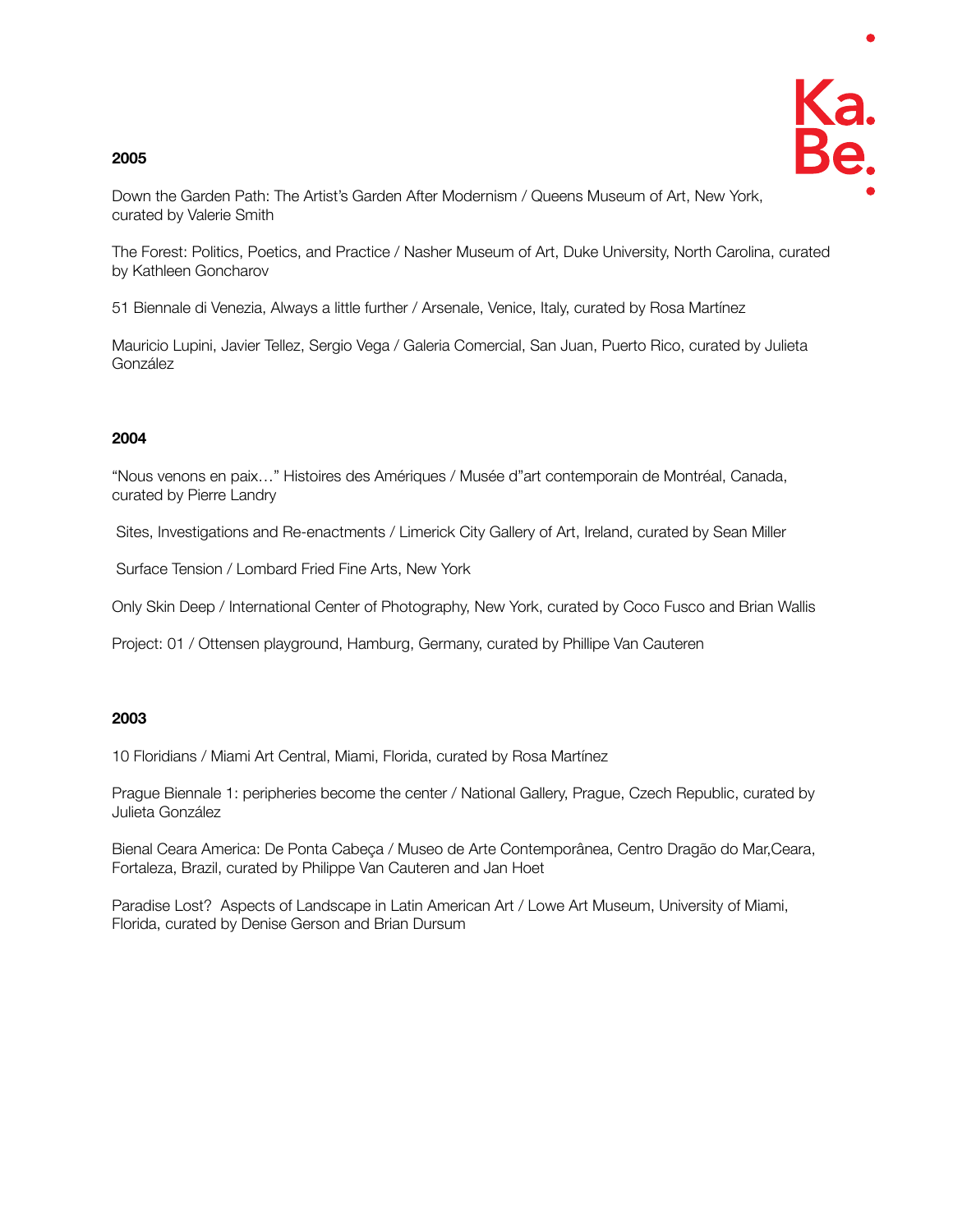Etnografía / Museo de Bellas Artes de Caracas, Venezuela, curated by Julieta Gonzalez.

Melodrama / Artium, Centro-Museo Vasco de Arte Contemporáneo, Vittoria-Gasteiz, Spain

Centro Jose Guerrero, Diputacion de Granada, Spain

MARCO, Museo de Arte Contemporánea de Vigo, Spain, curated by Doreet Levitte Harten

#### **2001**

Demonstration room: ideal house / The Big Show, NICC, Antwerpen, Belgium

Gallery 400, University of Illinois, Chicago

Apex Art, New York

Museo Alejandro Otero, Caracas, Venezuela, curated by Julieta González and Jesus Fuenmayor

Yokohama Triennale 2001: Dancing Matrix / Red Brick Warehouse, Yokohama, Japan, curated by Shinji Kohmoto

Sonsbeek 9: Locus Focus / Kronenberg mall and Arnhem Museum of Modern Art, Arnhem, the Netherlands, curated by Jan Hoet

#### **2000**

V Biennale de Lyon: Partage d'Exotismes / Halle Tony Garnier, Lyon, France, curated by Jean-Hubert Martin

Jardin 2000: La Ville, Le Jardin, La Memoire / Villa Medici in Rome, Italy. Folie archives, curated by Laurence Bosse, Carolyn Christov-Bakargiev and Hans Ulrich Obrist

II Kwangju Biennale 2000: Exotica Incognita / Kwangju, South Korea, curated by Yu Yeon Kim

EV+A 2000: Friends and Neighbours / Church of the Immaculate Conception (Franciscan Friary) and 8 Perry Square, Limerick City Gallery of Art, Ireland, curated by Rosa Martínez

The Swamp: on the Edge of Eden / Harn Museum of Art, Gainesville, Florida, curated by Kerry Oliver-Smith

The Visionary Landscape / Christopher Grimes Gallery, Santa Monica, California

The End: An Independent Vision of Contemporary Culture 1982-2000 / Exit Art, New York, curated by Jeanette Ingberman and Papo Colo

Absent Territories / Casa de America, Madrid, Spain, curated by Gerardo Mosquera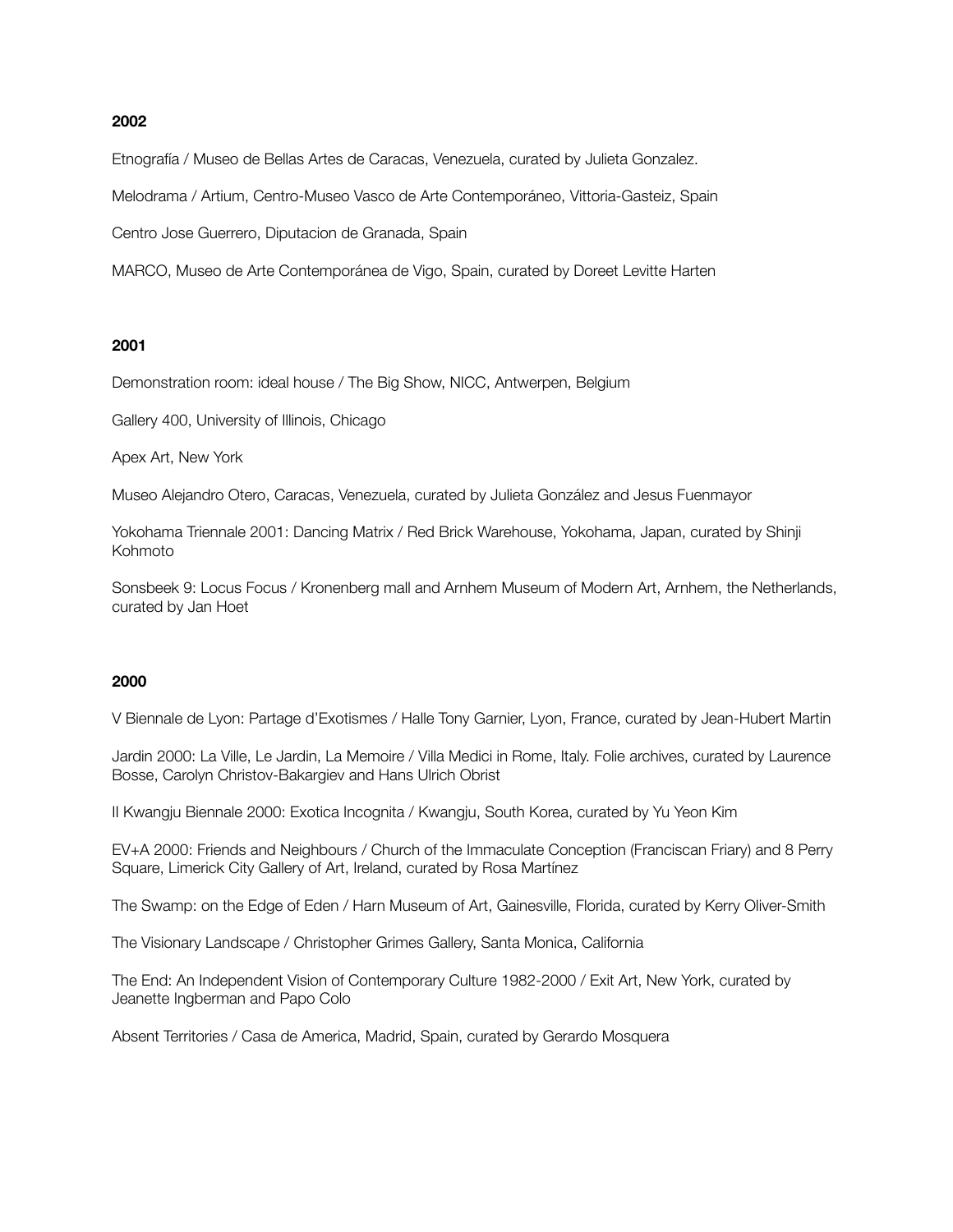III International Biennial: Looking for a Place / Site Santa Fe, New Mexico, curated by Rosa Martinez

The Discovery of the Amazon / CRG Gallery, New York, collaboration with artist Miguel Angel Rios

#### **1998**

The Garden of Forking Paths / Kunstforeningen, Copenhagen, Denmark

Edsvik Konst & Kultur, Sollentuna, Sweden

Helsinki City Art Museum, Helsinki, Finland

Nordjyllands Kunstmuseum, Aalborg, Denmark, curated by Octavio Zaya

Transatlántico / Centro Atlántico de Arte Moderno, Las Palmas de Gran Canaria, Spain, curated by Octavio Zaya

Bienal Barro de America / Museo de Arte Contemporaneo, Caracas, Venezuela, curated by Roberto Guevara, Fabio Magalhaes and Jesus Fuenmayor

Amnesia / Track 16 Gallery & Christopher Grimes Gallery, Santa Monica, California, USA

The Contemporary Arts Center, Cincinnati, Ohio, USA

Biblioteca Luis Angel Arango, Bogotá, Colombia

Contemporary Art Museum, University of South Florida, Tampa

The Bronx Museum for the Arts, New York curated by Christopher Grimes (el cobarde)

#### **1997**

II Johannesburg Biennale: Alternating Currents Electrical Plant, Johannesburg, South Africa curated by Okwui Enwezor and Octavio Zaya Heaven PS 1 Contemporary Art Center, New York curated by Joshua Decter Pagan Stories: the situations of narrative in recent art Apex Art, New York curated by Janet Kraynak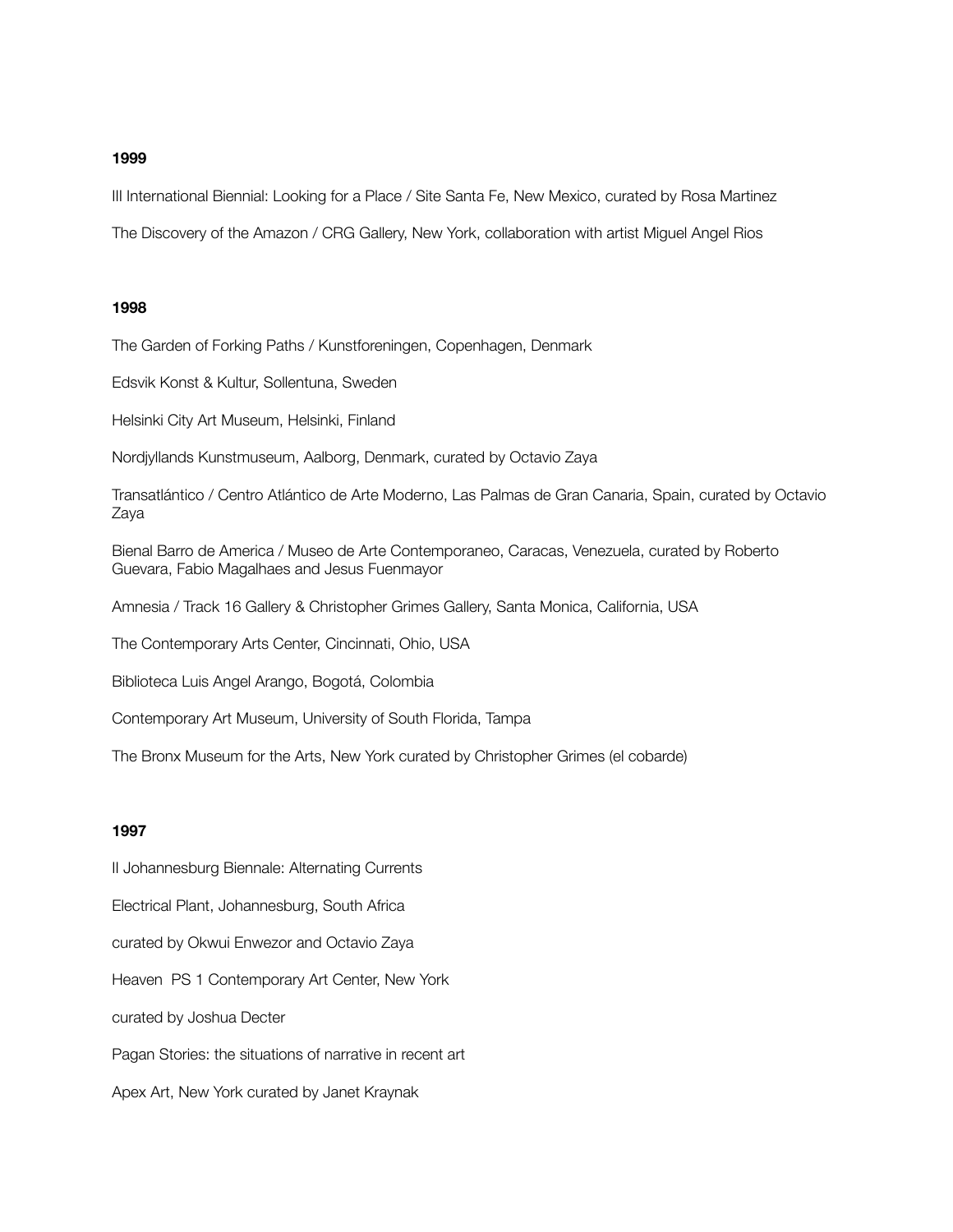

Asi esta la cosa: instalación y arte objeto en America Latina

Centro Cultural Arte Contemporáneo, Mexico City, Mexico curated by Robert Littman and Kurt **Hollander** 

# **SELECTED AWARDS**

- **1999** The John Simon Guggenheim Memorial Foundation Fellowship
- 94-96 Ford / Philip Morris Foundation Fellowship, Yale University
- **1992** Art Matters Inc. Fellowship for individual artists
- **1990** The Pollock-Krasner Foundation grant

# **SELECTED BIBLIOGRAPHY**

**2012** Between Walls and Windows, Architecture and ideology, book, edited by Valerie Smith, Sergio Vega, Paradise in the New World, essay pp 64-67, Haus der Kulturen der Welt, Berlin, Hatje Cantz publisher.

 The Storytellers, Narratives in International Contemporary Art, book, edited by Selene Wendt, Sergio Vega, Paradise in the New World, pp 50-55, Stenersen Museum, Norway, Skira Editore, Milano, Rizzoli International Publications.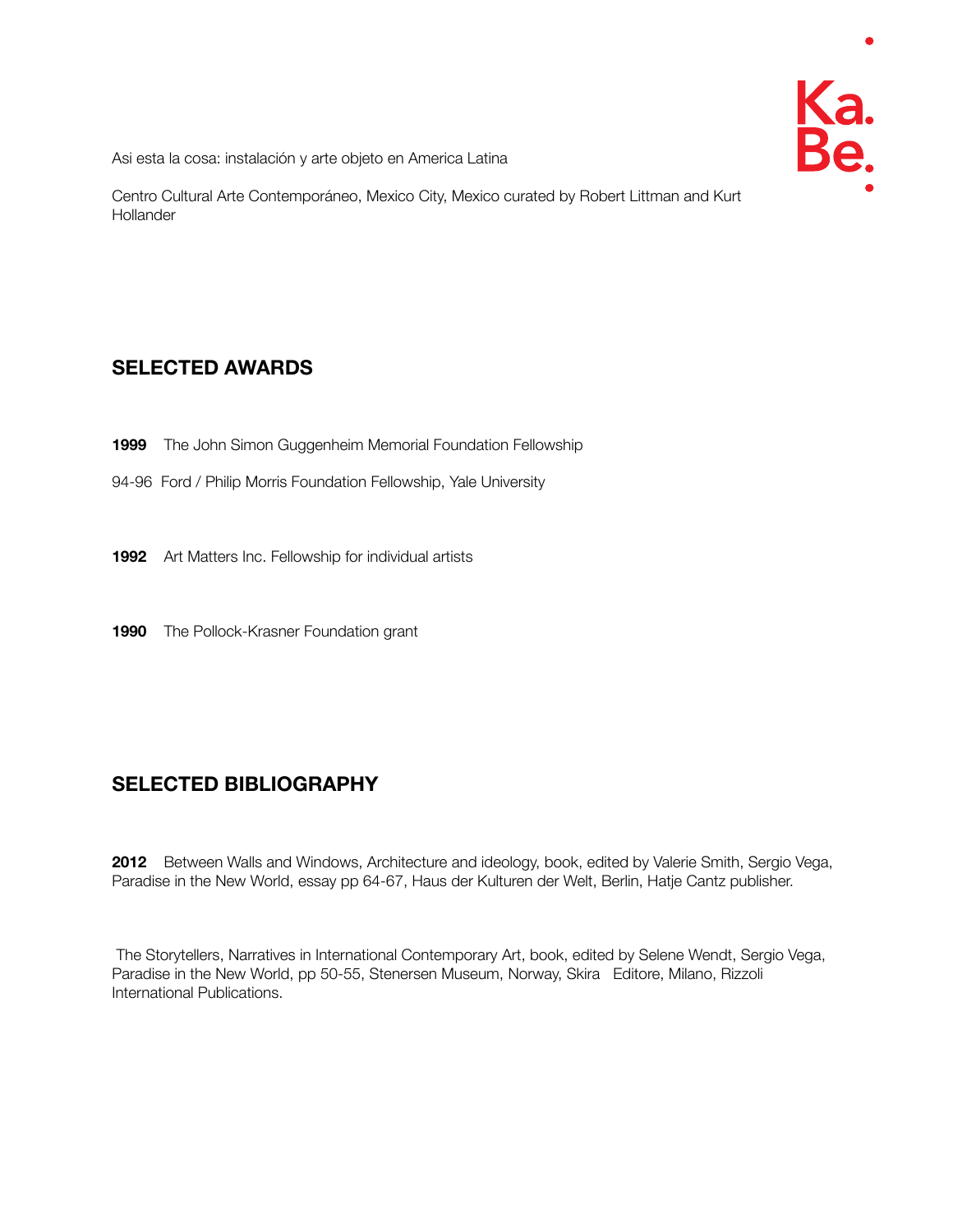

**2011** Ciels, Nanni Balestrini and Sergio Vega, poet-artist book designed and produced by Gervais Jassaud.

Paradise: Real Time, book, introduction by Jonathan Watkins, text and images by Sergio Vega, Ikon Gallery, Birmingham,120 pgs, December.2010 Arte al Dia International, Reflected Visions of Argentina in Focus, feature article by Adriana Herrera Tellez, pp 90-95, December.

Artnexus, Cristian Segura and Sergio Vega, Art Museum of the Americas, review by Michele Greet, pp. 148-49, December.

The Last Register, Picture Agent: Sergio Vega: Socialismo Mágico, contributor pg 5, Latitudes and The NewMuseum, New York, October 20.

DC Magazine, Launch Pad, article by Karen Sommer Shalett, pp 100-105, Washington DC, September-October.

 The Washington Post, Fall Gallery Season Full of Under-the -radar Gems, preview by Blake Gopnik, Washington DC, September 12.

The Washington Diplomat, Visual Tango, review by Stephany Kanowitz, Washington DC, November 2010. Guardian.co.uk, Sergio Vega, Birmingham by Skye Sherwin and Robert Clark, London, UK, August 6.

Klat Magazine, Sergio Vega, interview by Luigi Fassi, pp140-155. Milano, Italy, spring.

**2009** Art in America, Paris: Sergio Vega at Karsten Greve, review by Nancy Princental, pp. 178-180. New York, October.KunstFilm biennale 09, Film Festival Catalogue, Sergio Vega, El Paraiso en el Nuevo Mundo, pg 149, Köln, October, Germany.

Parrot Theory, exhibition catalogue, text and images by Sergio Vega, 68 pgs, Galerie Karsen Greve, Paris, march. ISBN 978 3 94 0824 40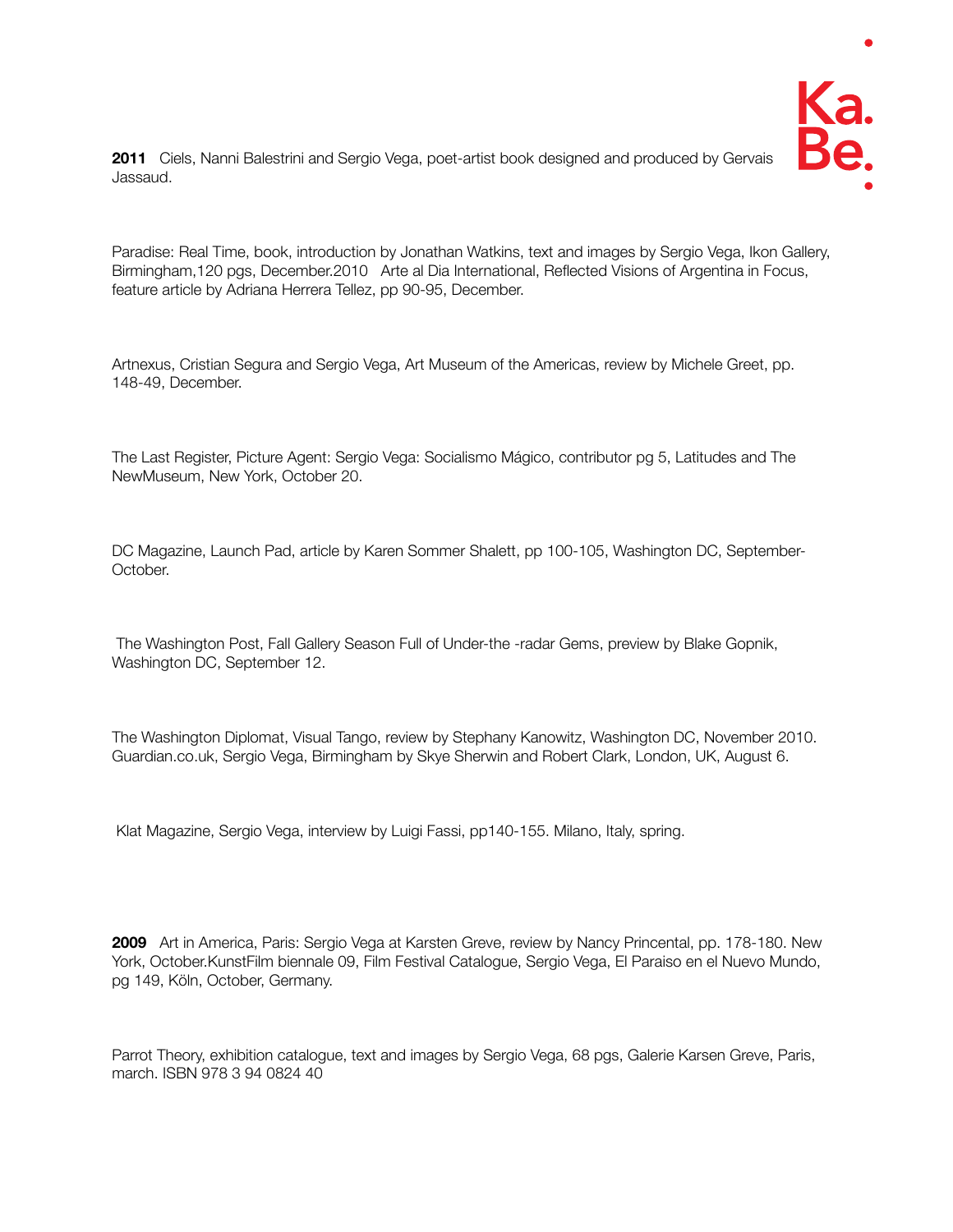

Sharjah Biennale 8, part II, exhibition catalogue, Drop Nature: or how William Tell ventured into the land of giant snails, essay by and images by Sergio Vega, pp.45-54, Untited Arab Emirates.

Grundschule Kunst magazine, Müll in der Kunst, feature article by Brigitte Limper, pg. 36. Leipzig, Germany. 2008 Münsterland, Sergio Vega: Paradise in the New World, feature article by Christina Henneke, pp. 96-97 winter 2008.

Kunstforum International, Orte der Sehnsucht, review by Hajo Schiff, November-December issue. Artforum, "Greenwashing" Fodazione Sandretto Re Rebaudengo, review by Eva Scharrer, pg. 456, Summer issue.

The New York Times, Nature's Struggle to Survive, review by Benjamin Genocchio, pg. 12, Arts and Entertainment, Sunday April 27th.

Sound The Alarm, Landscapes in distress, exhibition catalogue, Sergio Vega, pp. 18-19, Wave Hill GlyndorGallery, May, New York.

Greenwashing Environment: Perils, Promises and Perplexities, exhibition catalogue,Sergio Vega text by Mariana Cánepa Luna, pp. 162-67. Fondazione Sandretto Re Rebaudengo, The Bookmakers publisher, April. Torino, Italy

**2007** An Atlas of Events / The state of the World, exhibition catalogue, Sergio Vega text by Lúcia Maques, pp. 86-7. Fundação Calouste Gulbenkian, Lisboa, October.

BrasilDesfocos (ou olho de fora), exhibition catalogue, O inexistente Plausível text by Paulo Herkenhoff, pp. 127- 33. Centro Cultural Banco do Brasil, Rio de Janeiro, July.

UOVO magazine, Return to Paradisum Voluptatis, an interview with Sergio Vega by Mariana Canepa Luna, issue 14, pp 66-87. Torino, Italy, June.

Sculpture Magazine, Super Vision, Institute of Contemporary Art, review by Marty Carlock, Vol 62 No 5, pg. 69. New York,June.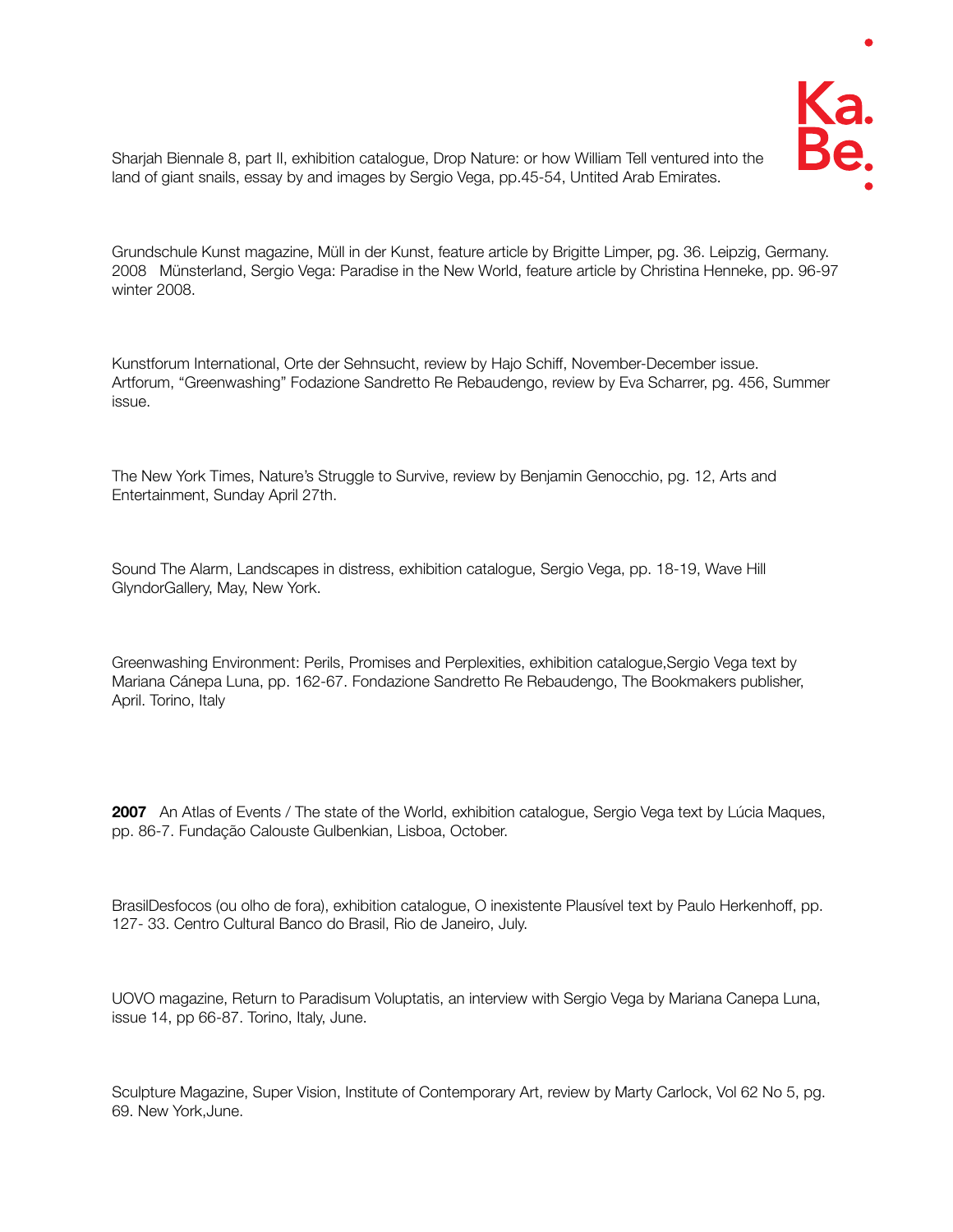

Worldchanging.com. Notes from the Emirates: Air-Port-City, Condensation Cube, and Paradise in the New World, review by Sarah Rich, April.

Still Life, Art, Ecology & the Politics of Change, Sharjah Biennial 8, exhibition catalogue, pp. 264-65.Paradise in the New World, text by Sergio Vega, published by the Sharjah Biennial, United Arab Emirates, April 2007.

Artnexus, Sergio Vega, from Tropical Modernism to Magical Conceptualism, feature article by Julieta Gonzalez, No 64 Volume 6, pp. 76-81, Miami,April.

**2006** The New York Times, Ambitious theme in the new home for Modern Art, review by Holland Cotter, pp. E31-E42, December 8th.

VIS Revista do Programa de Pós-Graduação em Arte UnB, We come in peace…a path for the analysis of one art exhibition, feature article by Elisa de Souza Martinez, pp. 88-90, Brasilia, November.Artforum, Sergio Vega: 1000 words, feature article by Alexander Alberro, pp. 215-216, September.

Le Monde, La Jungle aux mille formes de Palais de Tokyo, review by Bérénice Bailly, July 30. Paris, France.

Le Parisien, Nénuphars et fourmis grillées, review by Delphine Perez, July 19, Paris, France.

Sergio Vega, extraits de El Paraiso en el Nuevo Mundo, book, introduction by Akiko Miki, Reemergence of Paradise, 64 pages, Palais de Tokyo, Paris Musées, France, June.

Le Figaro, Un Paris tropical et contemporain, review by Marion Bauché and Charlotte Pudlowski, June 29, Paris, France.

Le Monde 2, Dans la jungle de l"art, Michéle Champenois, pp. 50-51, June 3-9. Paris, France.

Undo.Net, Tropico-Vegetal, feature article by Silvia Camagni, June 8, Paris, France.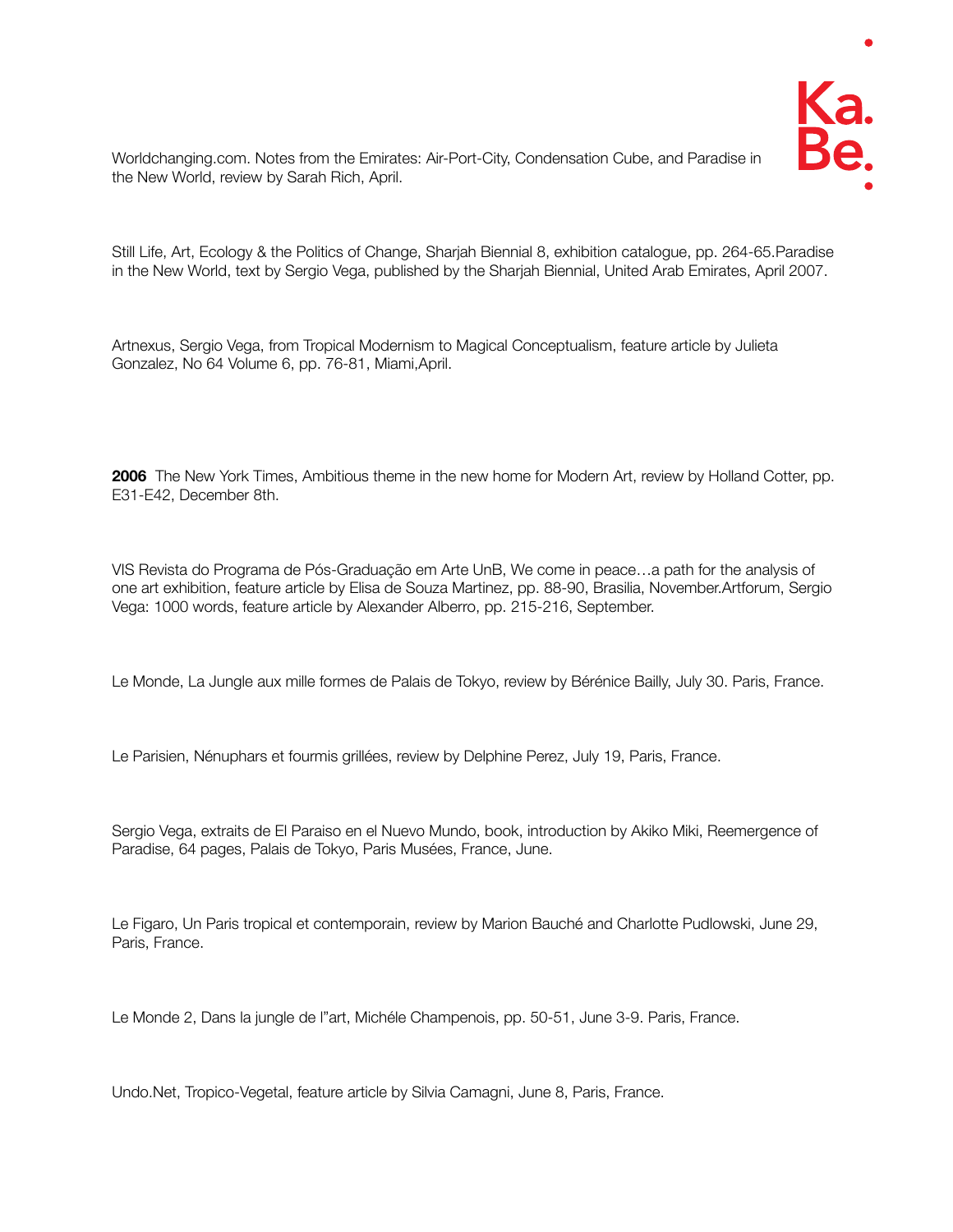

La Libre Belgique, Eté tropical á Paris, review by Claude Lorent, July 19, Brussels, Belgium.

Nuke magazine, Telephones of Paradise, artist project, pp. 7-8, Paris, France, June.

Corriere del Mezzogiorno, Sudamerica, storia di un pregiudizio, review by Melania Guida, May 23, Napoli, Italy.

La Repubblica, Anche un pappagallo puó andare in paradiso, review by Renata Caragi, May 3, Napoli, Italy.

Il Mattino, Vega e I grandi edifici trionfo della modernitá, review by Daniela Ricci, May 14, Napoli, Italy.

Metrovie, supplemento settimanale de Il Manifesto, Sergio Vega, il suo Paradiso nelle favellas, review by IreneTedesco, May 5, Napoli, Italy.

Arte e Critica, Sergio Vega, review by Francesca Boenzi, issue 47 Iuglio-settembre, Roma, Italy.

**2005** Artforum, Down the garden path: the artist's garden after modernism, review by Larissa Harris,pp. 256-257. New York, November.

Down the Garden Path: The Artist's Garden After Modernism, exhibition catalogue. Heaven:Paradise, Sergio Vega, Roberto Burle Marx, Lothar Baumgarten, and Ingrid Pollard. Text by Valerie Smith. pp. 14-16. Paradise in the New World, text by Sergio Vega. pp. 152-155. Queens Museum of Art, New York June.

Art in America, Venice Biennale: be careful what you wish for, review by Marcia Vetrocq, pg. 113, New York, September 2005.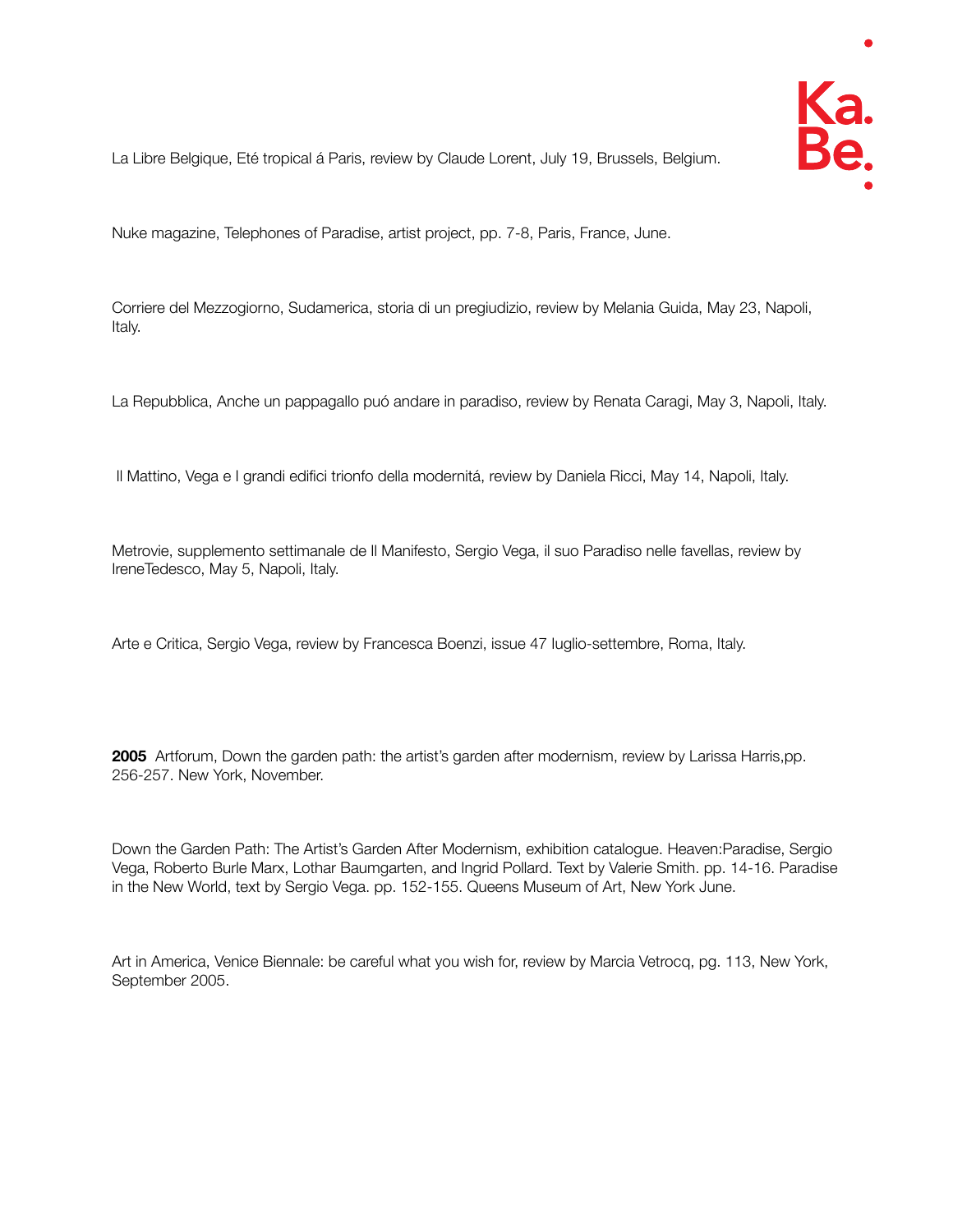

Frieze, Venice Top ten (In no particular order), review by Ralph Rugoff, pp.102-103. London, September 2005.

London review of books, In Venice, review by Hal Foster, vol. 27, no.15, London, August 4, 2005.

V magazine, Venice guard, Sergio Vega, photo by Jason Schmidt, text by Sergio Vega, pg. 120. New York, Fall 2005.

BT (Bijutsu Techo) art magazine, Biennale di Venezia, Sergio Vega, review by Kentaro Ichihara, pp. 30-32, 69, 88. Vol. 57, Tokyo, September 2005.

Il Manifesto, quotidiano comunista, Chiamata alle arti, cover photo reproduction, preview 51 Biennale di Venezia, Alias supplemento settimanale, anno xxxv n.137, Italy, June 4, 2005.

Il Sole-24 Ore, giornale, Pappagalli in Biennale, photo reproduction, preview 51 Biennale di Venezia by Anna Detheridge, pg. 43, N. 153, Italy, june 5, 2005.

"Always a little further" 51 International art exhibition, La Biennale di Venezia, exhibition catalogue, pp. 292-297. Finding the Garden of Eden, text by Sergio Vega, Fondazione La Biennale di Venezia, Italy, 2005.

**2004** "Nous venons en paix…" Histoires des Amériques, exhibition catalogue, pp. 114-119,Histoires des Amériques by Pierre Landry, pg. 11, and La Rencontre de deux Amériques by Johanne Lamoureux, pg. 27, Musée d"art contemporain de Montréal, Canada, June.

MUSAC Files, survey of Contemporary Art, artist project, pp. 538-542, Museo de Arte Contempoáneo de Castilla y León, Spain, February.

**2003** 10 Floridians, exhibition catalogue, Interview: Rosa Martínez with Sergio Vega, pp. 92-101, Miami Art Central, Florida, December.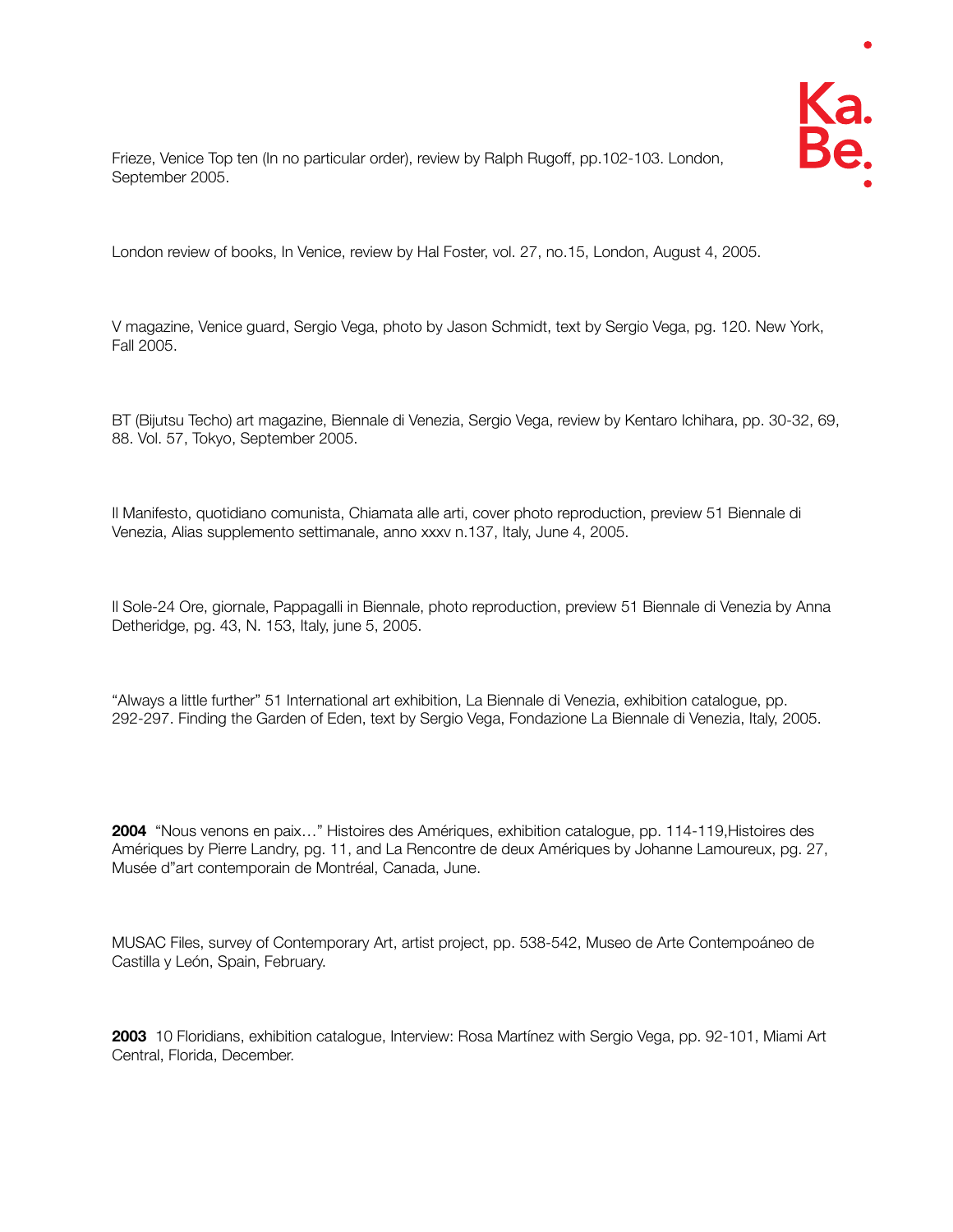

Flash Art, Focus Photography (survey of contemporary photography) text by Julia Friedman, pg. 93 and Prague Biennale Special, pg. 107, Italy, October.

Flash Art, Prague Biennale 1: Sergio Vega, artist statement, pp. 59-60, edited by Priya Bhatnagar and Michele Robecchi, July-September 2003.

Prague Biennale 1, exhibition catalogue, Parrot Theory (anonymous), pp. 172-173, Czech Republic, June 2003.

Arte al Dia, Paraíso Perdido? review by Lilia Fontana, Miami, april 2003.

**2002** Flash Art, Ethnography, review by Jens Hoffman, pg. 44, Italy, December 2002.

Flash Art, Melodrama, review by Rosa Martínez, Pg. 65, Italy, July/September 2002.

Camera Austria International, Modernismo Tropical: Sergio Vega, review by Anne Barclay Morgan, pg. 87, Austria, May 2002.

The Big Show: Demonstration Room: Ideal House, exhibition catalogue, Pg. 124, Belgium, June 2002.

Melodrama, exhibition catalogue, pp. 92-93, pp119, 223, Spain, April 2002.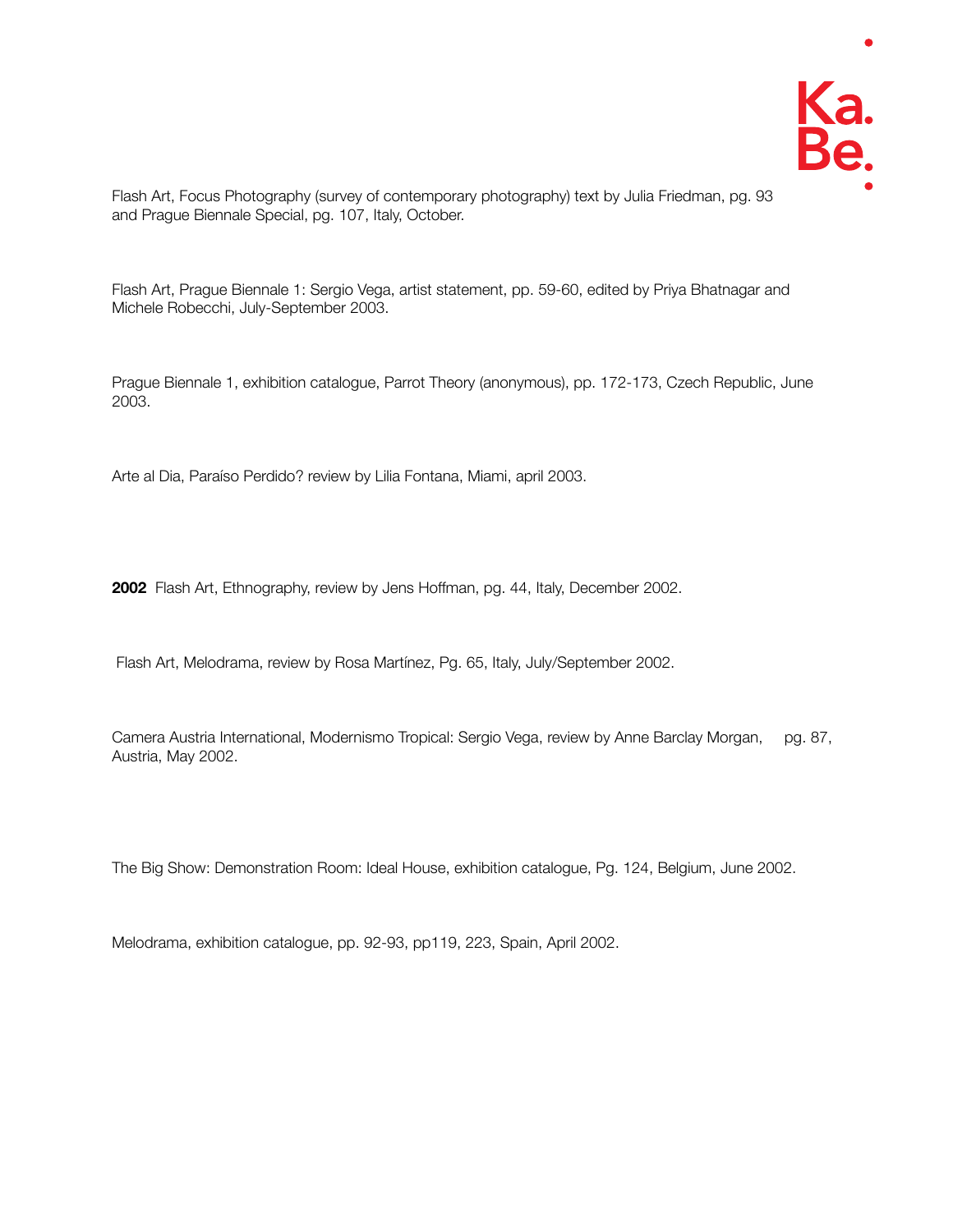**2001** Geijutsu Shincho, Yokohama Triennale 2001 review by Kazuhito Fujita, pp. 69-75, Tokyo, November 2001.

Asahi Shimbun newspaper, Yokohama Triennale: A warning to civilization at the Redbrick Warehouse,Tokyo, October 26, 2001.

BT (Bijutsu Techo) art magazine, Yokohama Triennale 2001, feature article, pg. 41, Tokyo, October 2001.

Barcelona Art Report 2001 Experiencies, "Poblar el mon de possibilitats" essay by Gilles Deleuze, pp. 18, 36, 51, September 2001.

Yokohama Triennale 2001: MEGA-WAVE, exhibition catalogue, pp. 350-353, Japan Foundation, Tokyo, September 2001.

 Sonsbeek 9: Locus Focus 2001, exhibition catalogue, Sergio Vega talks with Dieter Roelstraete, pp. 250-253, 354-355, Holland, June 2001.

 BT (Bijutsu Techo) art magazine, Sergio Vega's Paradise, interview by Emiko Kato, pp. 160-161, Tokyo, April 2001.

Tema Celeste, Imaginary Landscapes, essay by Pablo Helguera, pp. 46 – 51, Italy, jan-feb 2001.

**2000** Bomb Magazine, Nicolas Guagnini interviews Sergio Vega, New York, December 2000.

Fresh Cream, Survey of Contemporary Art and Culture, text by Octavio Zaya, pp. 628 – 633, Phaidon Press , London, November 2000.

Art in America, An Adieu to Cultural Purity, review by Eleanor Heartney pp. 146-157, New York, October 2000.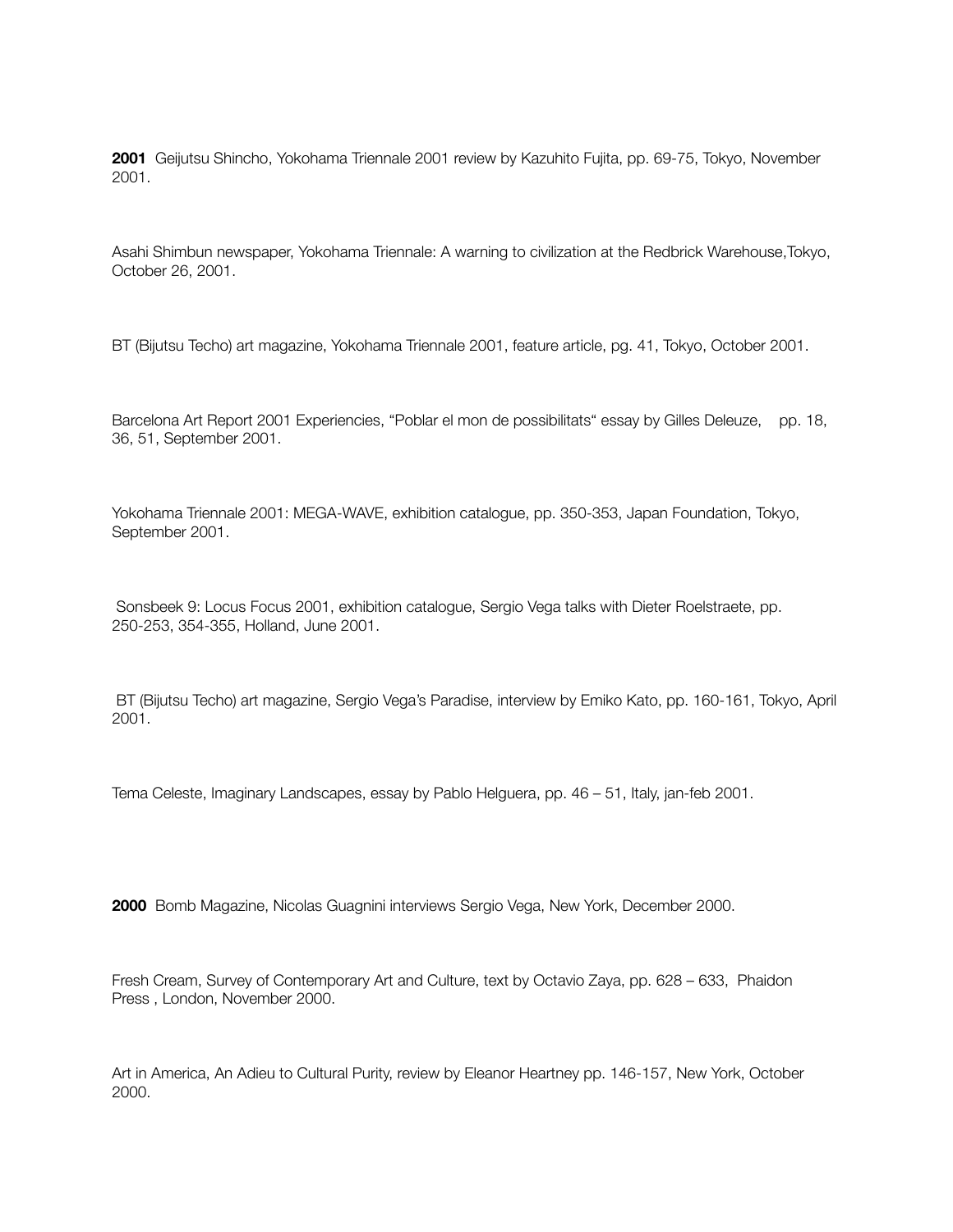The New York Times, Amnesia, review by Holland Cotter, Pg. B35, New York, February 11, 2000.

Art in America, Miguel Rios and Sergio Vega at CRG, review by Raphael Rubinstein, Pg. 114, New York, February 2000.

Arconoticias issue 16, El Arte Latinoamericano sigue dejando de serlo, essay by Gerardo Mosquera, pp. 43-45, Madrid, January 2000.

**1999** Art Nexus, Miguel Rios and Sergio Vega at CRG, review by Pablo Helguera, pp.129-130, Colombia, October-December 1999.

Artforum, Looking for a place, review by Dan Cameron, Pg. 104, New York, November 1999.

Zoo, Sergio Vega, portfolio edited by Eliza Williams, pp. 200-201, London, October 1999.

Artnews, Sergio Vega, review by Alfred Corn,Pg. 154, New York, summer 1999.

The New York Times, Miguel Rios and Sergio Vega, review by Roberta Smith, Pg. E35, New York, july 9,1999.

Time, Through New Eyes, (special issue: Latin America), pp. 38-49, May 24,1999.

The New York Times, Sergio Vega, review by Holand Cotter, pg. E42, New York, March 12, 1999.

Review: Latin American Literature and Arts, Sergio Vega, cover feature, pp. 17-23, Americas Society, New York, fall 1999.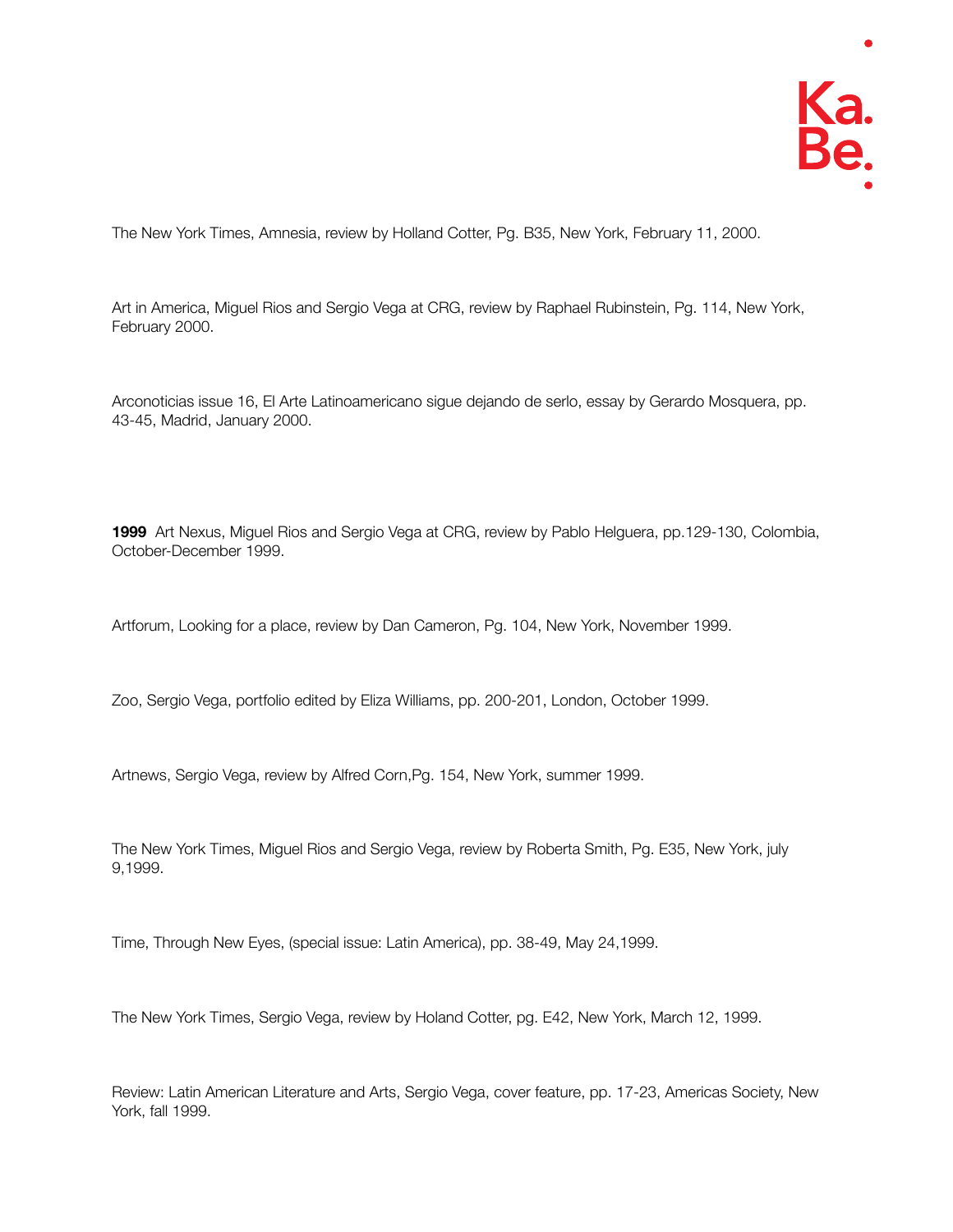Bomb, Editor's choice: Amnesia, review by Bruce Bauman, pp. 18-25, New York, Winter 1999.

Flash Art, Transatlántico: celebration of dispersion, review by Rosa Martinez, pg.54, Italy, March/April 1999.

**1998** Artforum, Continental shift, Carlos Basualdo interviews Okwui Enwezor, pp. 35-36, New York, November 1998.

World Art,The Johannesburg Biennale, review by John Peffer-Engels, pp. 74-76, Issue 17, Sidney, Summer 1998.

LA Weekly, Art before money, Sue Spaid, Pg. 55, Los Angeles, July-August 1988.

Los Angeles Times, Amnesia, an Often Unforgettable Trip South, review by Leah Ollman, Pg. F26, Los Angeles, July 10,1998.

Art in America, Report from Johannesburg, feature article by Eleanor Heartney, pp. 51-55, New York, June 1998.

**1997** Artforum, On the Endless Biennial, review by Dan Cameron, pg. 22, New York, December 1997

Flash Art, Sergio Vega, feature article by Octavio Zaya, pp. 102-103, Number 194, Italy, May-June 1997